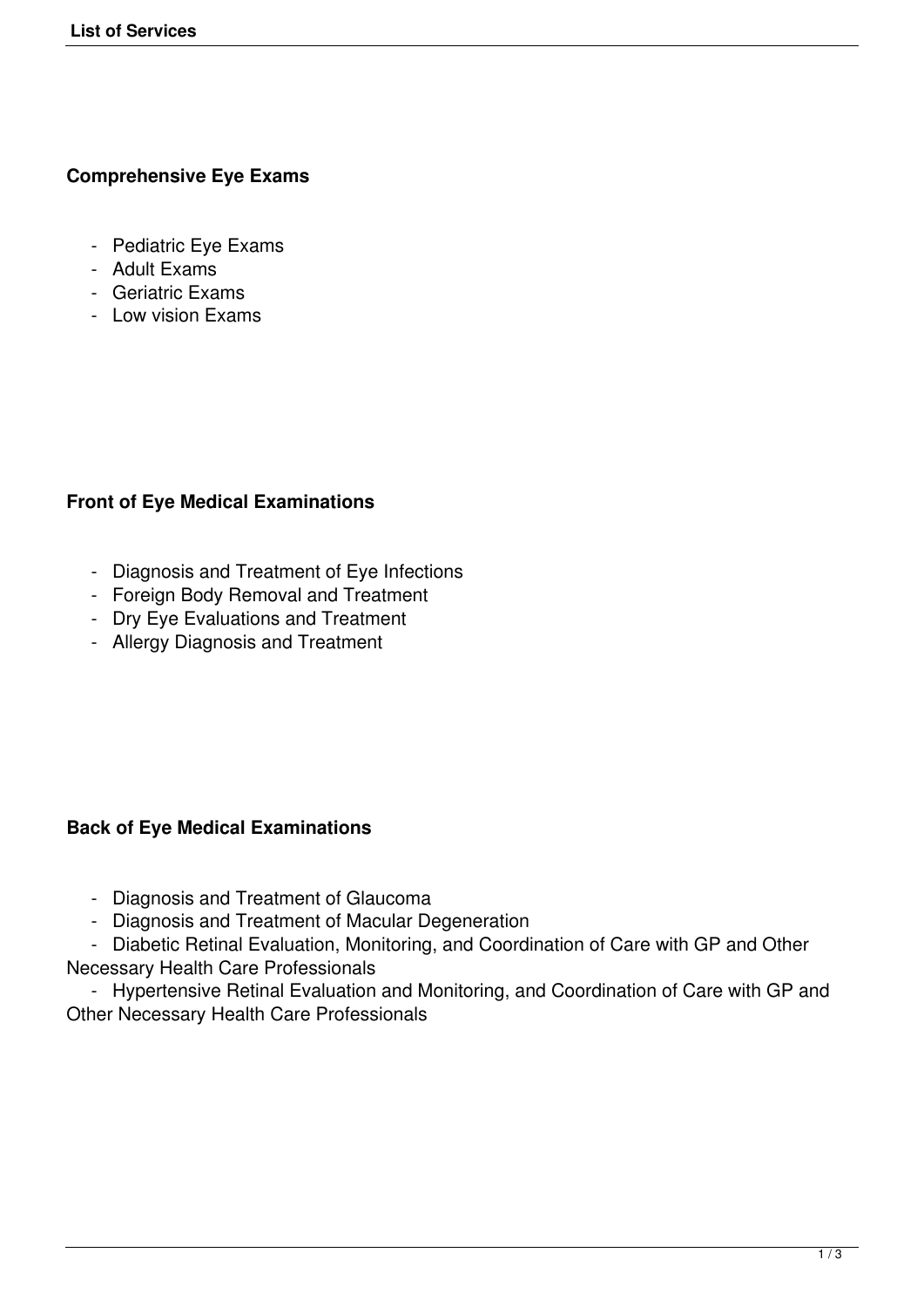# **High Risk Systemic Medications**

 - Comprehensive Ophthalmic Medical Evaluation for Patients Currently Taking High Risk Systemic Medications

 - Monitoring, and Coordination of Care with GP and Other Necessary Health Care Professionals

### **Contact Lens Fitting**

- Soft Contact Lens Fitting
- Rigid Gas Permeable Contact Lens Fitting
- Multifocal Soft Contact Lens Fitting
- Bifocal Soft Contact Lens Fitting
- Modified Monovision and Standard Monovision Contact Lens Fitting
- Extended Wear Contact Lens Fitting and Follow-up
- Specialty Contact Lens, i.e. Keratoconus, Post RK, Post Lasik, Post PRK
- Exotic Fits, i.e. Piggy Back Designs
- In House Custom Contact Lens Tinting

#### **Fashion Frame and Lens Dispensary**

- Licensed Caring Eye Care Dispensing Professionals
- Thousands of Fashion Frames to Choose From
- The Latest in Lens Enhancements to Improve Your Vision Including, Anti-Reflective Coatings (double and single sided), Transition Materials, Photo Gray, and Ultraviolet Protection
	- The Latest in Lens Materials to Make Your Lenses Strong, Light, and UV Resistant
	- In House Spectacle Lens and Sunglass Tinting

 - In House Lens Laboratory (we can manufacture your lenses on site so you don't have to be without your spectacle frames for more than an hour)

- In House Frame Repair